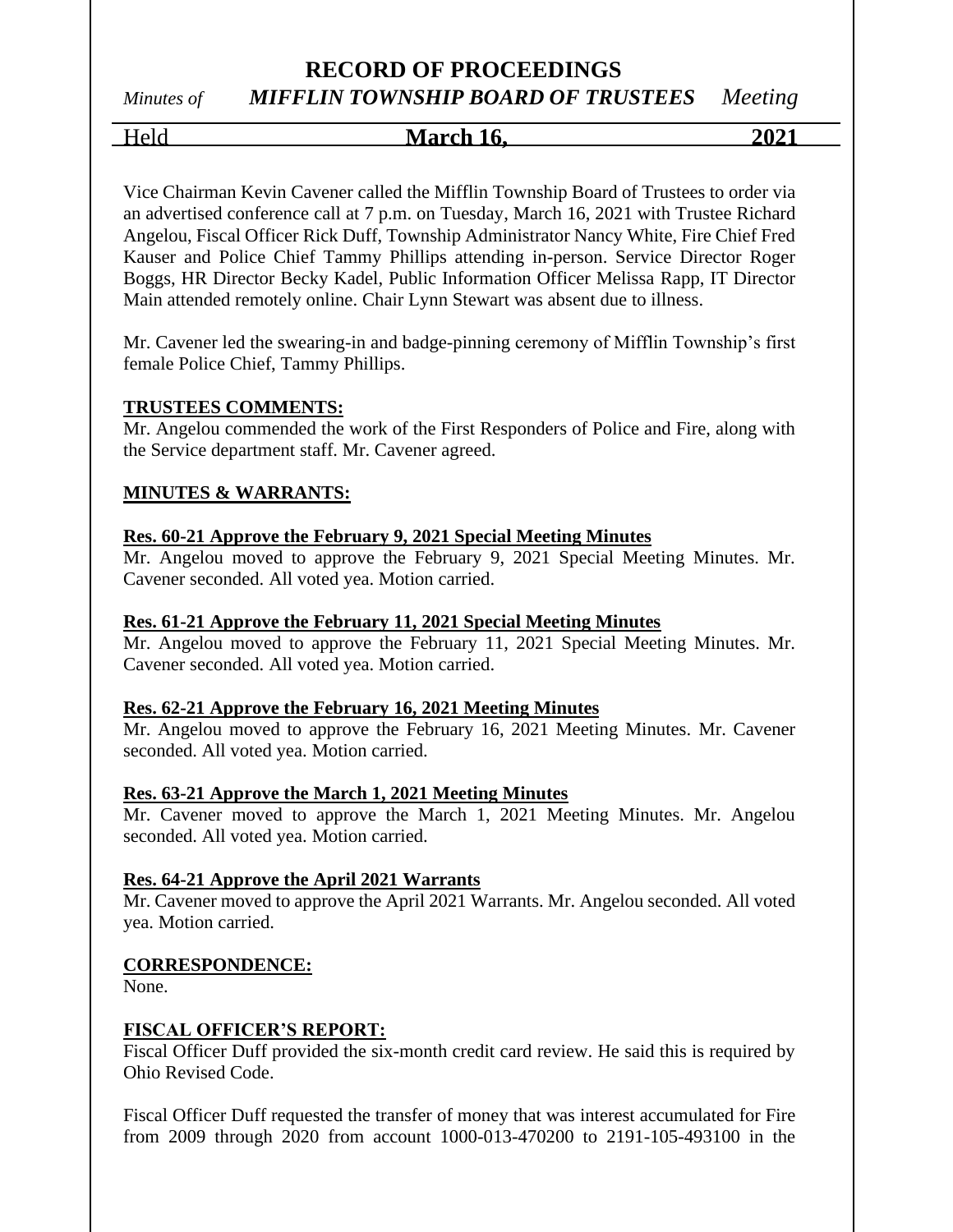### *Minutes of MIFFLIN TOWNSHIP BOARD OF TRUSTEES Meeting*

### Held **March 16, 2021**

amount of \$231,739.79. He also requested the transfer of money that was interest accumulated for Police from 2009 through 2020 from the account 1000-013-470400 to 2081-093-493100 in the amount of \$2,283.50. He said on-going, interest transfers will occur annually.

**Res. 65-21 Transfer of money that was interest accumulated for Fire from 2009 through 2020 from account 1000-013-470200 to 2191-105-493100 in the amount of \$231,739.79; and transfer of money that was interest accumulated for Police from 2009 through 2020 from the account 1000-013-470400 to 2081-093-493100 in the amount of \$2,283.50.**

Mr. Angelou moved to transfer of money that was interest accumulated for Fire from 2009 through 2020 from account 1000-013-470200 to 2191-105-493100 in the amount of \$231,739.79; and transfer of money that was interest accumulated for Police from 2009 through 2020 from the account 1000-013-470400 to 2081-093-493100 in the amount of \$2,283.50. Mr. Cavener seconded. All voted yea. Motion carried.

Fiscal Officer Duff provided an updated travel expense form for office use.

Fiscal Officer Duff requested the approval of the final 2021 Permanent Appropriation Resolution to be submitted to the Franklin County Auditor.

### **Res. 66-21 Approve the final 2021 Permanent Appropriation Resolution**

Mr. Cavener moved to approve the final 2021 Permanent Appropriation Resolution. Mr. Angelou seconded. All voted yea. Motion carried.

Fiscal Officer Duff requested the approval of a resolution authorizing the line-of-credit through Heartland Bank for the purchase of Fire vehicles. He said he entered a line-ofcredit for \$2.85% interest rate locked in for 5 years up to \$5.1M that can be drawn on anytime through a resolution from the Trustees allowing the purchase of any needed fire vehicles.

### **Res. 67-21 Approve a resolution authorizing the \$5.1M line-of-credit with Heartland Bank for the purchase of Fire vehicles.**

Mr. Angelou moved to approve a resolution authorizing the \$5.1M line-of-credit with Heartland Bank for the purchase of Fire vehicles. Mr. Cavener seconded. All voted yea. Motion carried.

### **TOWNSHIP ADMINISTRATOR'S REPORT:**

Township Administrator presented the performance evaluation of Accounting Assistant Hollie Wonderly and requested an increase from \$18.29/ hr. to \$18.84/hr., effective March 21, 2021.

### **Res. 68-21 Approve Hollie Wonderly's performance evaluation and pay increase from \$18.29/ hr. to \$18.84/hr., effective March 21, 2021.**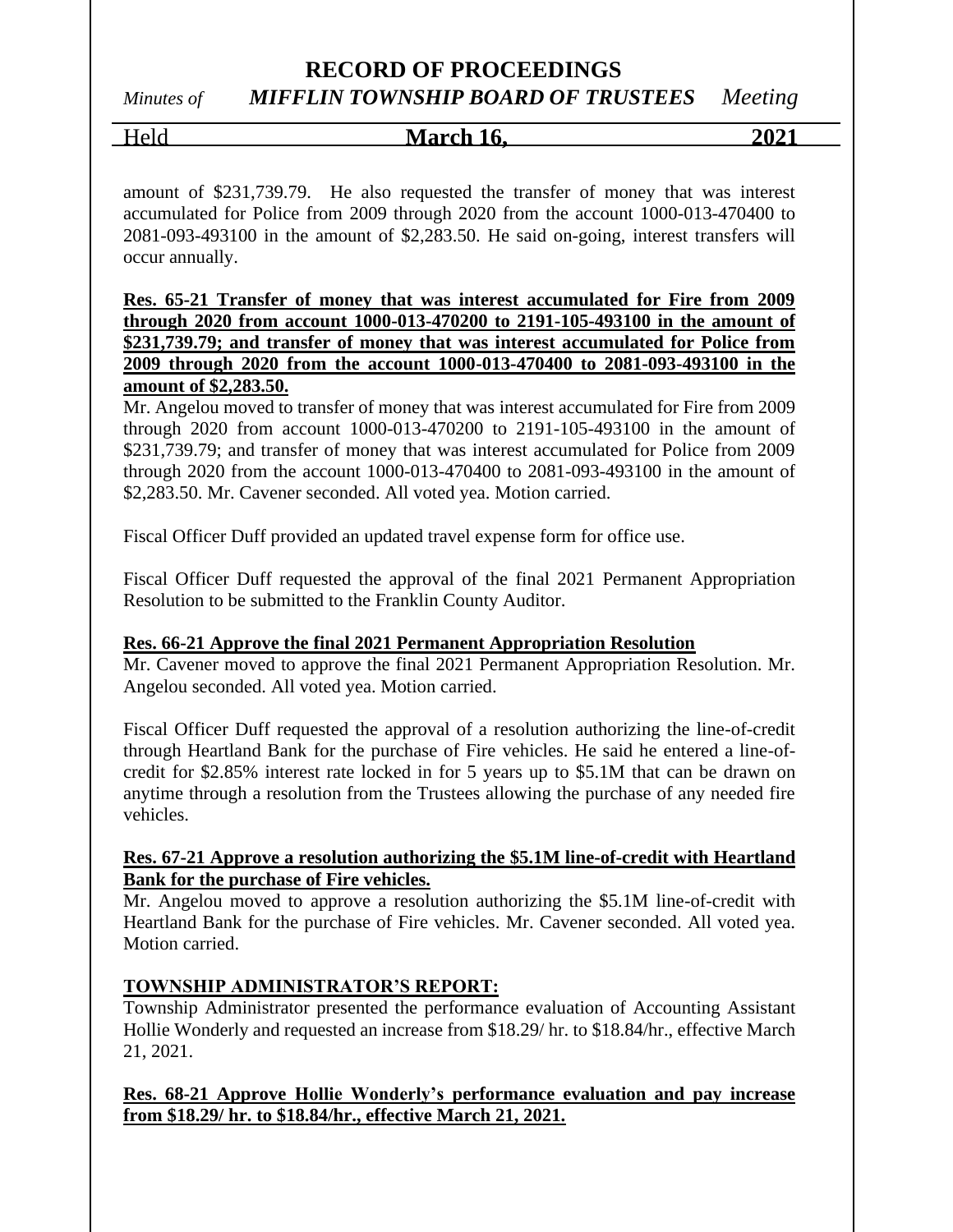*Minutes of MIFFLIN TOWNSHIP BOARD OF TRUSTEES Meeting*

Held **March 16, 2021**

Mr. Angelou moved to approve Hollie Wonderly's performance evaluation and pay increase from \$18.29/ hr. to \$18.84/hr., effective March 21, 2021. Mr. Cavener seconded. All voted yea. Motion carried.

Administrator White said the move from 155 Olde Ridenour Road to the Operations Center at 400 W. Johnstown Road has been completed. She thanked the Service Department staff for their assistance. She also thanked Mr. Main for his assistance with getting the computers set-up. Administrator White said a change of address has been placed with the post office and notification post cards were mailed to vendors, government agencies and other entities.

Mr. Cavener and Mr. Angelou said the trustees would like the next regular trustees meeting to be held at the Operations Center.

### **HUMAN RESOURCES:**

Ms. Kadel said she had no requests or updates. Mr. Duff said the HRA/HSA funds will be available tomorrow. He said Ms. Kadel was key in finding a ruling from the Bureau of Workers' Compensation which allows for the exclusion of the COVID19 sick leave payouts from wages.

### **PIO:**

Ms. Rapp presented the revised stationery package which was included in the trustees' packets. She said if the trustees approve, she would like to get the new stationery prepared with the new address. She said she will provide one final proof to be reviewed but would like to move forward with the design. There was discussion that the underline should extend to the P in Mifflin Township. She said every time the graphic designer is asked to make a change there is a charge. Administrator White said if the elected officials change at some point, we must have the ability to make those changes and any other changes that are needed. Ms. Rapp said any graphic designer with the graphics software will be able to make the changes for us.

Ms. Rapp shared an article about Smart911 that was in *ThisWeek News.*

Ms. Rapp said that last week there was a request from a television station for bodycam footage from the police chase on I-270 that ended in the person being shot by another police jurisdiction. She said prior to releasing the footage she obtained legal counsel.

### **SERVICE:**

Mr. Boggs requested the promotion of Markus Cobb to Service Specialist 1, Step 2, with a pay increase from \$17.71/hr. to \$18.41/hr., effective March 21, 2021.

### **Res. 69-21 Promote Markus Cobb to Service Specialist 1, Step 2, with a pay increase from \$17.71/hr. to \$18.41/hr., effective March 21, 2021.**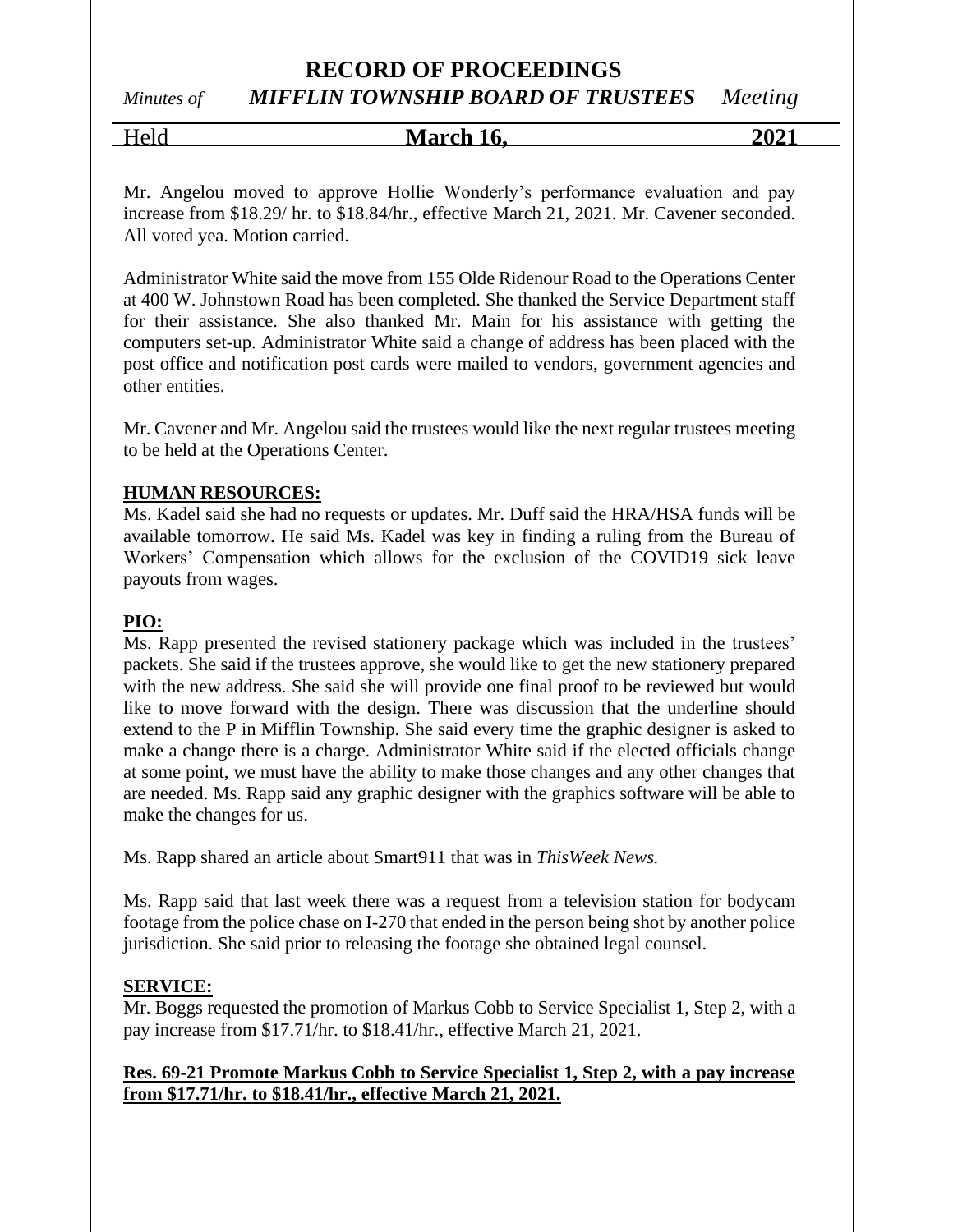*Minutes of MIFFLIN TOWNSHIP BOARD OF TRUSTEES Meeting*

| - -<br>- 71<br>----<br>LO.<br>ш<br>. | 70 |
|--------------------------------------|----|
|                                      |    |

Mr. Angelou moved to promote Markus Cobb to Service Specialist 1 from Step 1 to Step 2, with a pay increase from \$17.71/hr. to \$18.41/hr., effective March 21, 2021. Mr. Cavener seconded. All voted yea. Motion carried.

Mr. Boggs requested Service Specialist 2 John Jones be removed from new hire probation and promoted to Foreman at a rate of \$27.64/hr., effective March 21, 2021.

### **Res. 70-21 Remove John Jones from new hire probation and promote to Foreman at a rate of \$27.64/hr., effective March 21, 2021.**

Mr. Angelou moved to remove John Jones from new hire probation and promote to Foreman at a rate of \$27.64/hr., effective March 21, 2021. Mr. Cavener seconded. All voted yea. Motion carried.

Mr. Boggs requested the approval of TruGreen lawn service for fertilizing and weed control at both cemeteries as well as 155 Olde Ridenour Road for Spring and Fall applications in the amount of \$5,454.00. He said this is the same amount as last year.

### **Res. 71-21 Approve TruGreen lawn service for fertilizing and weed control for Spring and Fall applications in the amount of \$5,454.00.**

Mr. Cavener moved to approve TruGreen lawn service for fertilizing and weed control for Spring and Fall applications in the amount of \$5,454.00. Mr. Angelou seconded. All voted yea. Motion carried.

Mr. Boggs said the house at 1854 Stelzer Road has been demolished. The property has been seeded and strawed.

Mr. Boggs said a section of the fence at the cemetery's main gate was damaged this morning. There were no witnesses. Mr. Boggs said this is the  $8<sup>th</sup>$  time it has been damaged. He has filed a police report with Gahanna Police Department and will be contacting insurance tomorrow morning for a quote for repairs.

Mr. Boggs said he is awaiting information from the Franklin County Engineer's Office for the drainage project on Genessee Avenue.

### **CODE:**

Mr. Boggs said there was a Franklin County Public Health Tire Drive at the Police/Fire Station, 2459 Agler Road this past weekend. He said the County also drove around the township and collected over 50 tires, along with 12 additional tires collected by his staff. Fiscal Officer Duff said he participated in the event and stated it was well-managed.

### **POLICE:**

Chief Phillips said she recently returned from Chief training in which she learned a lot and was able to network with other Chiefs. She requested non-exempt status as she continues patrolling on third shift and on weekends. She provided the exemptions through the Fair Labor Standards Act for review. She said she is in the process of recruiting new officers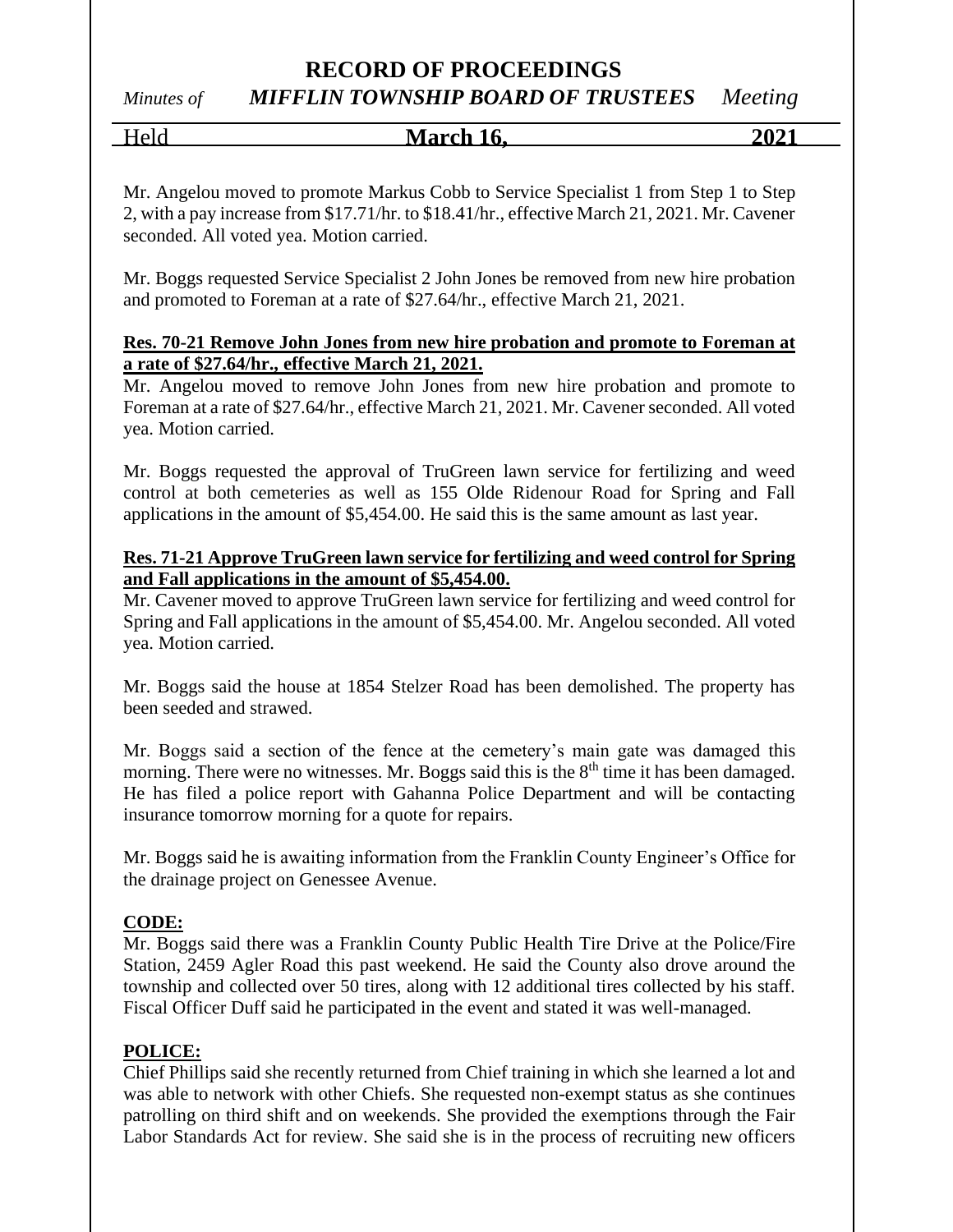### *Minutes of MIFFLIN TOWNSHIP BOARD OF TRUSTEES Meeting*

### Held **March 16, 2021**

and expects it may be at least another eight weeks until she has replacement officer(s) on board. Ms. Kadel said she has had a discussion with legal counsel about this, researched the FLSA matter and would like to participate in future discussions. Mr. Angelou said the immediate need is to make Chief Phillips a patrolling chief. Chief Phillips said she has no issue remaining a patrolling chief indefinitely. She said she will continue to cover both the patrolling and administrative duties of Chief. Administrator White said her job description may need updated to state that her position is non-exempt. Ms. Kadel said a discussion may be warranted on this matter as it not as clear as one would hope. She said the FLSA guideline assigns patrolling hours to be approximately 50% of the Chief's time. Administrator White said Chief Phillips is patrolling over that percentage and needs to be considered as a non-exempt patrolling Chief.

### **Res. 72-21 Approve Chief Phillips' FLSA status as a non-exempt patrolling Chief.**

Mr. Cavener moved to approve Chief Phillips' FLSA status as a non-exempt patrolling Chief. Mr. Angelou seconded. All voted yea. Motion carried.

Chief Phillips provided updates on the need to replace the walkie radios soon. She said she received a complimentary letter from a resident about Officer Peddicord. She said National Drug Take Back Day is confirmed for April  $24<sup>th</sup>$ , 10 am – 2 pm, at the Police Station. She said the Mifflin Township Police Officers are scheduled for their COVID shots on March  $24<sup>th</sup>$ . She said her department was awarded \$3,689.55 as reimbursement for its body armor investment. Chief Phillips said she will be in training on March  $24<sup>th</sup>$ , 8 am – 4 pm.

### **FIRE DIVISION:**

Chief Kauser requested approval of the 2021 annual medical, psychological, and physical therapy services in the amount of \$117,000.00.

### **Res. 73-21 Approve the 2021 annual medical, psychological, and physical therapy services in the amount of \$117,000.00.**

Mr. Cavener moved to approve the 2021 annual medical, psychological, and physical therapy services in the amount of \$117,000.00. Mr. Angelou seconded. All voted yea. Motion carried.

Chief Kauser requested approval of a blanket purchase order for the legal services for Station 132/Police building project, not to exceed \$20,000.00.

### **Res. 74-21 Approve a blanket purchase order for legal services for Station 132/Police building project, not to exceed \$20,000.00.**

Mr. Cavener moved to approve a blanket purchase order for legal services for Station 132/Police building project, not to exceed \$20,000.00. Mr. Angelou seconded. All voted yea. Motion carried.

Administrator White said she told Chair Stewart that money had been set aside for the acquisition of the properties for Station 132, the annexation, as well as the preparation of necessary legal documents. She said Chair Stewart approved.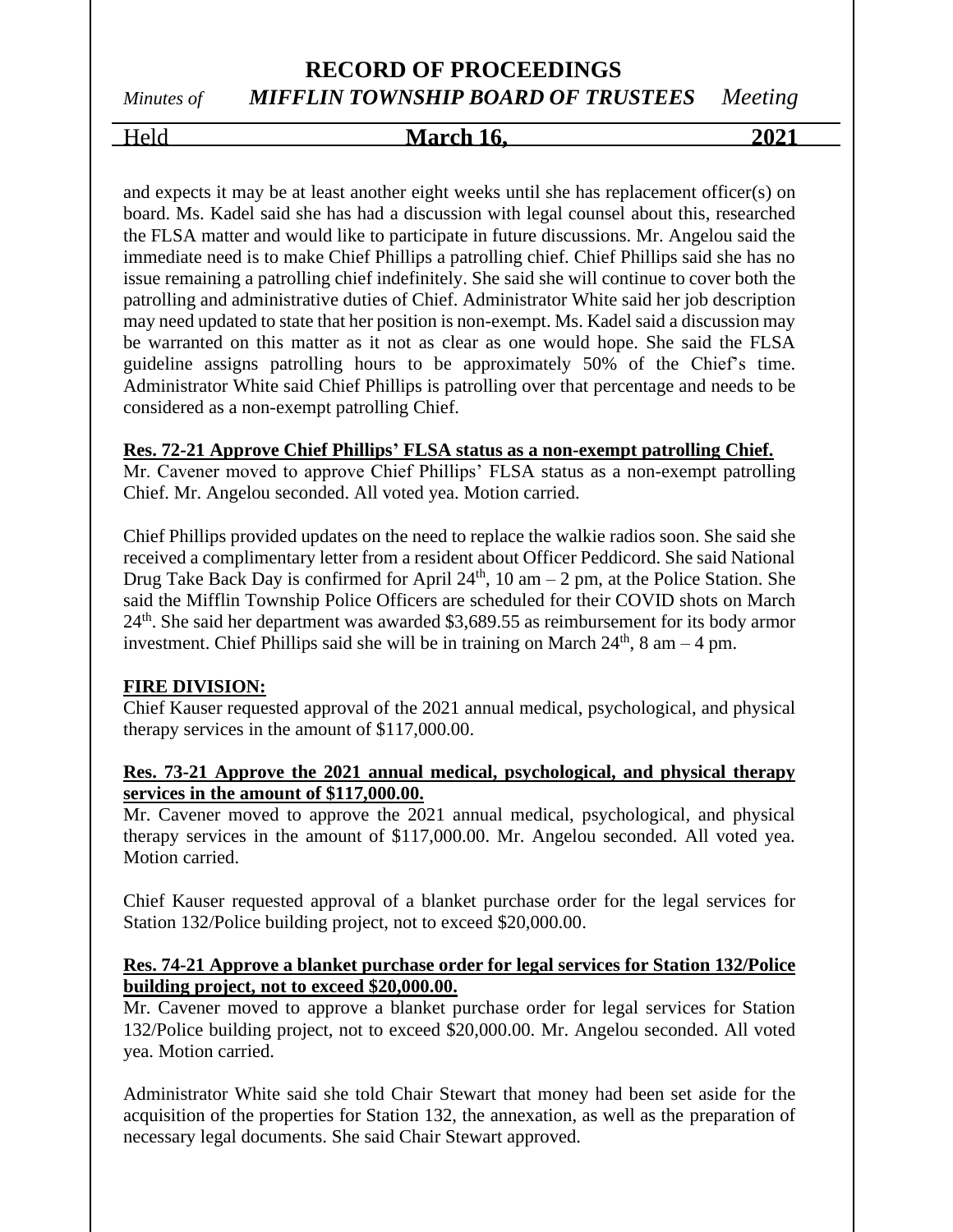### **RECORD OF PROCEEDINGS** *Minutes of MIFFLIN TOWNSHIP BOARD OF TRUSTEES Meeting*

### Held **March 16, 2021**

Chief Kauser requested the administrative approval to appropriate insurance funds to repair damage to Station 134's bay door in the amount of \$7,158.00 to McKee Door Services.

### **Res. 75-21 Approve the appropriation of insurance funds to repair damage to Station 134's bay door in the amount of \$7,158 to McKee Door Services.**

Mr. Angelou moved to approve the appropriation of insurance funds to repair damage to Station 134's bay door in the amount of \$7,158 to McKee Door Services. Mr. Cavener seconded. All voted yea. Motion carried.

### **OPERATIONS CENTER:**

Chief Kauser requested the approval to purchase 60 commercial-grade lockers for the Fire Department and Township staff from Patterson-Pope in the amount of \$31,932.72. He said this is a joint purchase with Gahanna Police and the RCOG.

### **Res. 76-21 Approve the purchase of lockers for the Fire Department and Township staff from Patterson-Pope in the amount of \$31,932.72.**

Mr. Cavener moved to approve the purchase of lockers for the Fire Department and Township staff from Patterson-Pope in the amount of \$31,932.72. Mr. Angelou seconded. All voted yea. Motion carried.

Chief Kauser requested the approval to purchase housekeeping services for the Ops Center (2<sup>nd</sup> floor) from MasterClean in the prorated amount (through December 31, 2021) of \$38,000.00. He said the cleaning is for the entire second floor; Fire will be reimbursed by second floor tenants for their portions. He said this amount contains a 10% contingency if needed. Administrator White said the township will be purchasing the automated paper towel dispensers, paper towels and hand soap. She said the township will be purchasing the cleaning supplies and the MasterClean bill will subsequently reduce because of this.

### **Res. 77-21 Approve the purchase of housekeeping services for the Ops Center from MasterClean in the prorated amount (through December 31, 2021) of \$38,000.00.**

Mr. Cavener moved to approve the purchase of housekeeping services for the Ops Center from MasterClean in the prorated amount (through December 31, 2021) of \$38,000.00. Mr. Angelou seconded. All voted yea. Motion carried.

### **MIFFLIN DISPATCH (and 911/CAD System Partners):**

Chief Kauser requested the approval of the bi-annual Solacom 9-1-1 maintenance for 2021 in the amount of \$14,371.00. He said this request is to extend the existing XT911 Solacom Telephone System Software Maintenance and Support currently used by the Cities of Whitehall, Gahanna, New Albany, and Bexley as well as the six fire agencies served by the MEC Center. He said five dispatch agencies will share in the cost.

### **Res. 78-21 Approve the bi-annual Solacom 9-1-1 maintenance for 2021 in the amount of \$14,371.00.**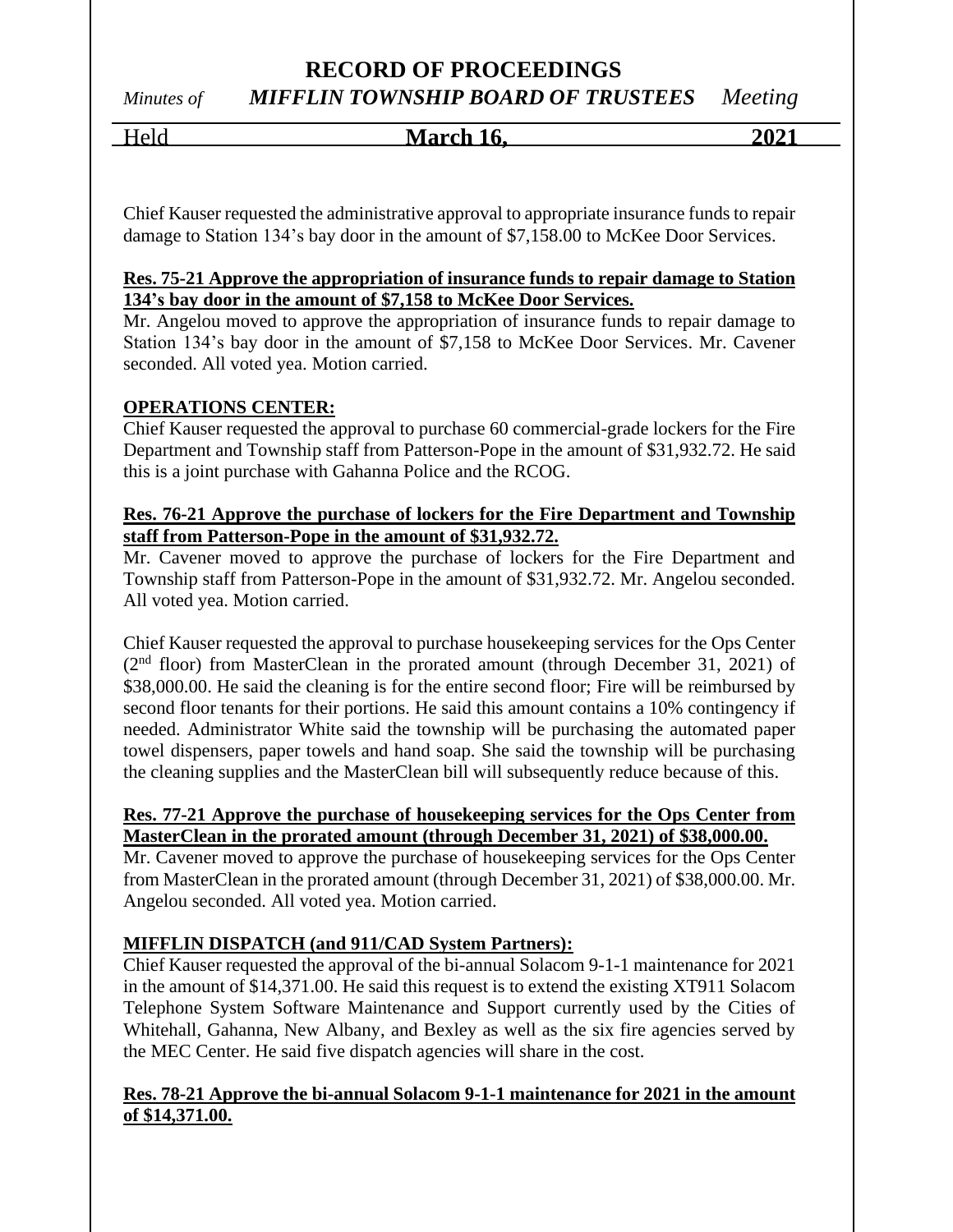### *Minutes of MIFFLIN TOWNSHIP BOARD OF TRUSTEES Meeting*

Held **March 16, 2021**

Mr. Cavener moved to approve the bi-annual Solacom 9-1-1 maintenance for 2021 in the amount of \$14,371.00. Mr. Angelou seconded. All voted yea. Motion carried.

Chief Kauser said at the request of KeyTel Systems, we have terminated our contract with them. He said this was an amicable separation; the township has outgrown the services that KeyTel can provide. Chief Kauser requested the approval of CDWG HP hardware maintenance and support for shared servers and the SAN operating at the WoW Data Center in the amount of \$6,641.95. He said the services were verbally approved by Chair Stewart on March 2, 2021. He said this is a shared expense between the RCOG and the Cities of Whitehall, Gahanna, New Albany, and Bexley. Although this is not a planned expense, Chief Kauser said it is accomplished under the current appropriations.

### **Res. 79-21 Approve the CDWG HP hardware maintenance and support for shared servers and SAN operating at the WoW Data Center in the amount of \$6,641.95.**

Mr. Cavener moved to approve the CDWG HP hardware maintenance and support for shared servers and the SAN operating at the WoW Data Center in the amount of \$6,641.95. Mr. Angelou seconded. All voted yea. Motion carried.

### **MIFFLIN TECHNOLOGY:**

Chief Kauser requested the board authorize Chair Stewart to enter into an Agreement for Professional Services with SSI to provide managed technology services to the township. He said the vendor participated in an RFP process administered by Mr. Main and was determined to be the best proposal. He said a final schedule of fees and services will be submitted in approximately 30 days.

### **Res. 80-21 Authorize the Chair to enter into an Agreement for Professional Services with Sophisticated Systems Incorporated (SSI) to provide Managed technology services to the township.**

Mr. Angelou moved to authorize the Chair to enter into an Agreement for Professional Services with SSI to provide Managed Technology Services to the township. Mr. Cavener seconded. All voted yea. Motion carried.

Chief Kauser provided updates. He said an uninterrupted power supply unit will be purchased for replacement at the Operations Center. He said he will be attending a meeting with the Library's CFO for 2020 expenses and discuss projects for 2021. He said he has asked the Service Director and the architect to obtain pricing to seal or grind and seal the asphalt (including striping) in 2021 or 2022. Chief Kauser said signage is being prepared and should be available soon. Chief Kauser said he would like to pursue transitioning away from pension pick-up for the Fire department. He will be examining the Fiscal Officer's models to determine a plan that does not negatively impact staff; it is exploratory at this time. He said he is also examining the rates of pay to determine if there is any opportunity within the budget to cover a partial cost of living increase for the Fire Department and MECC.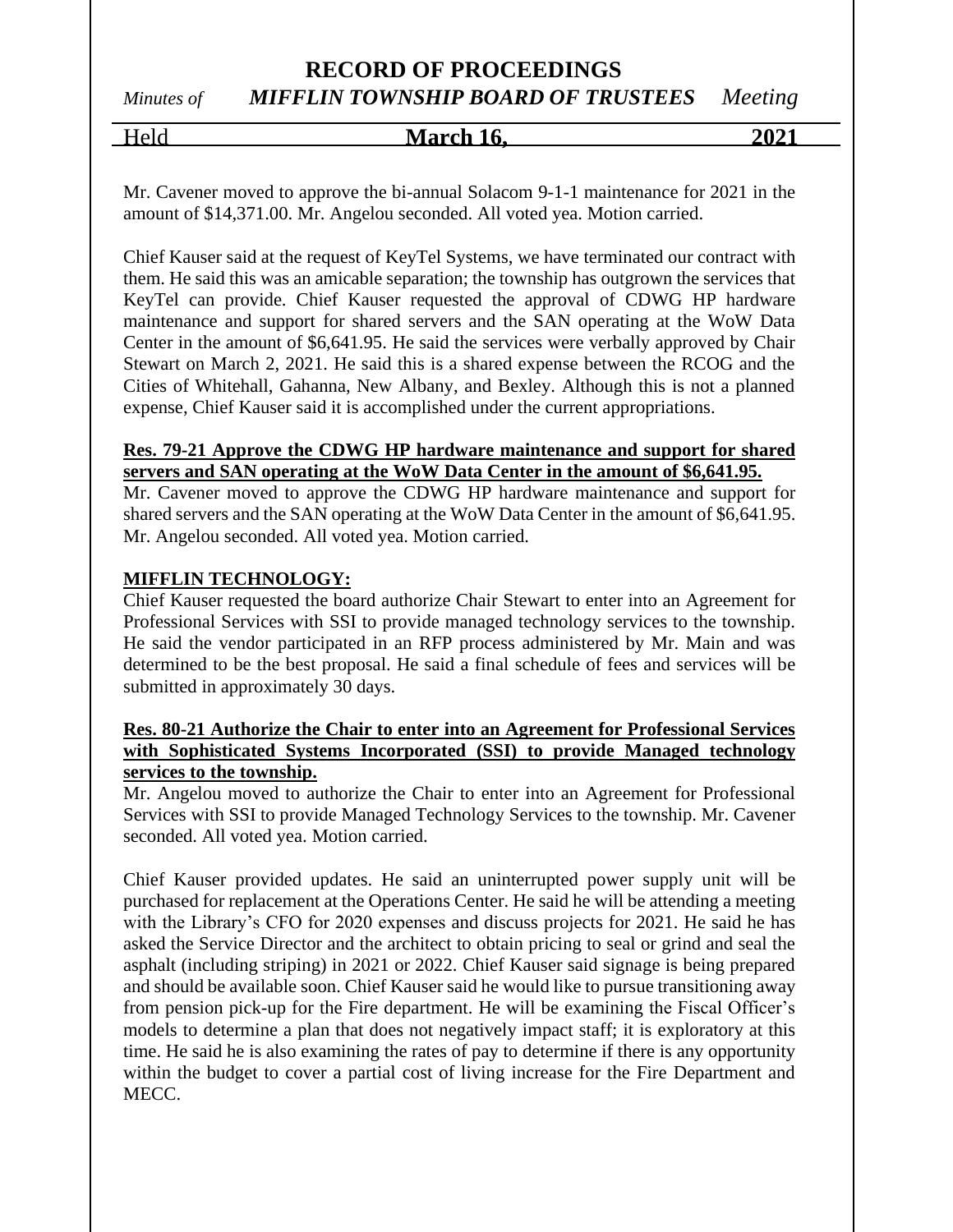# *Minutes of MIFFLIN TOWNSHIP BOARD OF TRUSTEES Meeting*

Held **March 16, 2021**

Chief Kauser said a \$10,000 grant was awarded for pediatric advanced airway training equipment. He said there was a significant house fire at Crossing Creek on Saturday, no civilian or fire fighter injuries. The new fire fighters will be at the live fire training facility on March  $22<sup>nd</sup>$ . He said they will be transitioning into field training for the next  $8 - 10$ weeks. Graduation is likely to occur in late May or early June, with details to come. Chief Kauser said the Ops Center project remains on schedule. He thanked Mr. Main for his efforts.

### **OLD BUSINESS:**

None.

### **VISITORS COMMENTS:**

No visitors.

There was discussion about possible meeting time changes for Tuesday's Trustees meetings.

Fiscal Officer Duff requested an Executive Session per ORC Section 121.22 (G) (2) Purpose: to consider the purchase of property for public purposes, the sale of property at competitive bidding, or the sale or other disposition of unneeded, obsolete, or unfit-for-use property in accordance with section 505.10 of the Revised Code, if premature disclosure of information would give an unfair competitive or bargaining advantage to a person whose personal, private interest is adverse to the general public interest.

Mr. Angelou moved to enter into an Executive Session per ORC Section 121.22 (G) (2) Purpose: to consider the purchase of property for public purposes, the sale of property at competitive bidding, or the sale or other disposition of unneeded, obsolete, or unfit-for-use property in accordance with section 505.10 of the Revised Code, if premature disclosure of information would give an unfair competitive or bargaining advantage to a person whose personal, private interest is adverse to the general public interest. Seconded by Mr. Angelou. All voted yea. Motion carried.

At 8:30 p.m., the trustees entered an Executive Session. At 9:26 p.m. the trustees came out of Executive Session.

Mr. Cavener moved to adjourn the meeting. Mr. Angelou seconded. All voted yea. Motion carried. The meeting adjourned at 9:28 p.m.

\_\_\_\_\_\_\_\_\_\_\_\_\_\_\_\_\_\_\_\_\_\_\_\_\_\_\_\_\_\_ \_\_\_\_\_\_\_\_\_\_\_\_\_\_\_\_\_\_\_\_\_\_\_\_\_\_\_\_\_